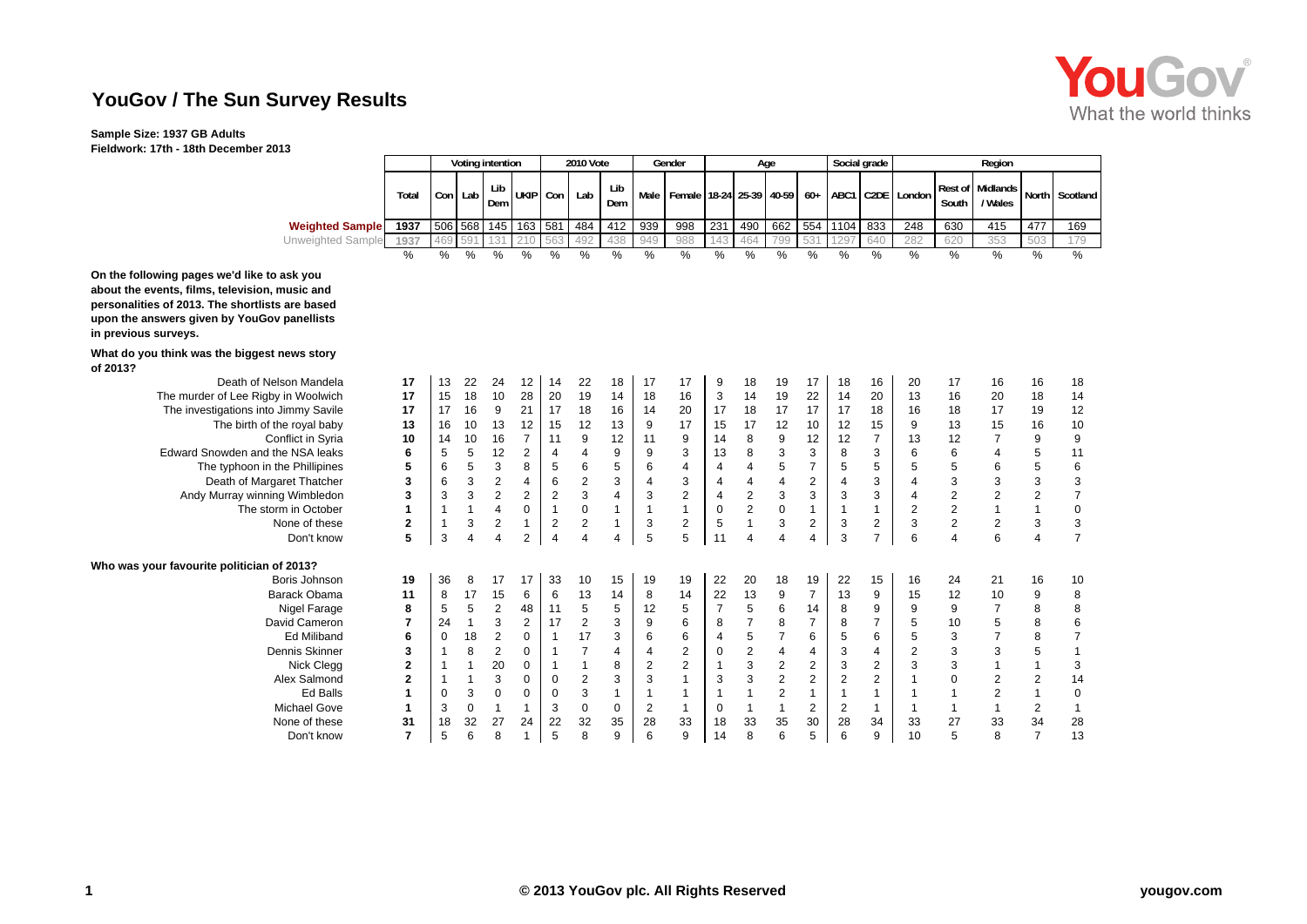

|                                                       |                |                |                | Voting intention |                |                | <b>2010 Vote</b>        |                |                | Gender                          |                |                | Age                     |                         | Social grade   |                         |                      |                         | Region                             |                         | Wh                      |
|-------------------------------------------------------|----------------|----------------|----------------|------------------|----------------|----------------|-------------------------|----------------|----------------|---------------------------------|----------------|----------------|-------------------------|-------------------------|----------------|-------------------------|----------------------|-------------------------|------------------------------------|-------------------------|-------------------------|
|                                                       | Total          | Con Lab        |                | Lib<br>Dem       | UKIP Con       |                | Lab                     | Lib<br>Dem     |                | Male   Female 18-24 25-39 40-59 |                |                |                         |                         |                |                         | 60+ ABC1 C2DE London | South                   | <b>Rest of Midlands</b><br>/ Wales |                         | North Scotland          |
| <b>Weighted Sample</b>                                | 1937           |                |                | 506 568 145 163  |                | 581            | 484                     | 412            | 939            | 998                             | 231            | 490            | 662                     |                         | 554 1104       | 833                     | 248                  | 630                     | 415                                | 477                     | 169                     |
| Unweighted Sample                                     | 1937           | 469            | 59             | 131              | 21C            | 563            | 492                     | 438            | 949            | 988                             | 143            | 464            | 799                     | 531                     | 1297           | 640                     | 282                  | 620                     | 353                                | 503                     | 179                     |
|                                                       | %              | %              | $\frac{0}{0}$  | $\frac{0}{0}$    | $\%$           | %              | $\%$                    | %              | $\%$           | $\frac{9}{6}$                   | %              | $\%$           | $\frac{9}{6}$           | %                       | %              | %                       | %                    | $\frac{9}{6}$           | %                                  | %                       | %                       |
| What do you think was the best film of 2013?          |                |                |                |                  |                |                |                         |                |                |                                 |                |                |                         |                         |                |                         |                      |                         |                                    |                         |                         |
| The Hobbit: Desolation of Smaug                       | 9              | 10             | 7              | 9                | 13             | 9              | 9                       | 8              | 10             | 9                               | 16             | 12             | 9                       | 5                       | 8              | 11                      | 6                    | 11                      | 8                                  | 12                      | 7                       |
| Despicable Me 2                                       | $\overline{7}$ | 8              | 8              | 5                | 4              | $\overline{7}$ | 6                       | 6              | 5              | 8                               | 6              | 8              | 9                       | 4                       | 5              | 9                       |                      | 6                       | 9                                  | 6                       | 8                       |
| The Hunger Games: Catching Fire                       | 6              | $\overline{4}$ | 9              | 6                | 5              | 5              | 8                       | 5              | 5              | $\overline{7}$                  | 18             | 9              | $\overline{\mathbf{4}}$ |                         | 6              | 6                       | 9                    | 5                       | $\overline{7}$                     | 6                       | 5                       |
| <b>Star Trek: Into Darkness</b>                       | 6              | 6              | 8              | 3                | 5              | 5              | 6                       | 8              | 8              | $\overline{4}$                  | $\overline{4}$ | $\overline{7}$ | 8                       | 3                       | 5              | $\overline{7}$          |                      | 5                       | 6                                  | 6                       | 8                       |
| Gravity                                               | 5              | 4              | 5              | 5                | $\overline{c}$ | $\overline{4}$ | 4                       | 6              | 6              | $\overline{4}$                  | 3              | 8              | 5                       | $\overline{\mathbf{c}}$ | 6              | 3                       | 9                    | 6                       | 4                                  | $\boldsymbol{2}$        | 5                       |
| Philomena                                             | 5              | 5              | $\overline{4}$ | 10               | 8              |                | 4                       | 6              | 3              | 8                               | 0              | $\mathbf{1}$   | 6                       | 10                      | $\overline{7}$ | 4                       | 3                    | 6                       | 6                                  | 6                       | 3                       |
| <b>Captain Phillips</b>                               | 4              | 6              | $\overline{4}$ | $\overline{1}$   | 3              | $\overline{4}$ | 4                       | 4              | $\overline{4}$ | 3                               | $\overline{4}$ | 3              | 4                       | 4                       | $\sqrt{5}$     | $\overline{\mathbf{c}}$ |                      | 5                       |                                    | 4                       | 3                       |
| Man of Steel                                          | 3              | $\overline{2}$ | 3              | $\overline{c}$   | 3              | $\overline{2}$ | 3                       | 3              | 3              | $\overline{2}$                  |                | $\overline{7}$ |                         |                         | 3              | 3                       | 5                    | $\overline{\mathbf{c}}$ | $\overline{\mathbf{c}}$            |                         | 3                       |
| Frozen                                                | $\overline{2}$ | $\overline{2}$ | $\overline{2}$ | $\mathbf{1}$     | $\mathbf{1}$   | $\overline{2}$ | $\overline{2}$          | $\mathbf{2}$   | $\overline{2}$ | 2                               |                | 3              | $\mathbf{2}$            | 2                       | $\overline{2}$ | 3                       |                      | $\overline{2}$          | $\overline{2}$                     | 3                       | $\overline{c}$          |
| Thor: The Dark World                                  | $\mathbf{2}$   | 2              | $\overline{2}$ | $\overline{4}$   | $\overline{2}$ | $\overline{2}$ | $\mathbf{1}$            | $\overline{2}$ | $\overline{2}$ | $\overline{2}$                  | 8              | $\mathbf{3}$   | $\mathbf{1}$            | $\mathbf 0$             | $\overline{2}$ | $\overline{2}$          | $\overline{c}$       | 3                       | $\overline{2}$                     | 2                       | $\pmb{0}$               |
| None of these                                         | 13             | 14             | 12             | 12               | 11             | 13             | 14                      | 13             | 14             | 13                              | 12             | 13             | 14                      | 13                      | 14             | 12                      | 17                   | 13                      | 10                                 | 12                      | 19                      |
| Don't know                                            | 38             | 37             | 35             | 42               | 42             | 39             | 40                      | 38             | 38             | 38                              | 26             | 26             | 37                      | 54                      | 37             | 39                      | 32                   | 36                      | 42                                 | 40                      | 38                      |
| What do you think was the best soap opera of<br>2013? |                |                |                |                  |                |                |                         |                |                |                                 |                |                |                         |                         |                |                         |                      |                         |                                    |                         |                         |
| <b>Coronation Street</b>                              | 17             | 18             | 20             | 14               | 15             | 16             | 20                      | 17             | 13             | 20                              | 14             | 13             | 20                      | 18                      | 16             | 18                      | 13                   | 13                      | 18                                 | 26                      | 12                      |
| Emmerdale                                             | 9              | 8              | 9              | 5                | 10             | 10             | 13                      | 5              | $\overline{7}$ | 11                              | 3              | $\overline{7}$ | 9                       | 13                      | 6              | 12                      | 4                    | 8                       | $\overline{7}$                     | 14                      | 10                      |
| Eastenders                                            | 9              | 9              | 9              | 9                | 5              | 9              | 9                       | 8              |                | 11                              | 12             | 13             | 9                       | 5                       | 9              | 10                      | 11                   | 11                      | 11                                 | 6                       | 4                       |
| Hollyoaks                                             | 3              | 2              | 3              | 4                | 3              | $\overline{2}$ | 3                       | 2              | 2              | 3                               |                | $\overline{7}$ | $\mathbf 2$             |                         | 3              | $\overline{2}$          |                      | 3                       | 3                                  | 3                       | $\mathbf{1}$            |
| The Archers                                           | 3              | 3              | 3              | 9                | 3              | 3              | $\overline{\mathbf{c}}$ | 5              | 3              | $\overline{4}$                  | 3              | $\mathbf{1}$   | 3                       | 5                       | $\overline{4}$ | $\sqrt{2}$              |                      | 4                       | 3                                  | $\boldsymbol{2}$        | $\overline{\mathbf{c}}$ |
| <b>Holby City</b>                                     | 3              | 5              | $\overline{4}$ | 3                | 5              | 5              | $\mathbf 2$             | 4              | $\sqrt{2}$     | $\overline{4}$                  | 2              | $\sqrt{2}$     | $\boldsymbol{2}$        | 6                       | 3              | 3                       |                      | 5                       | $\mathbf 2$                        | $\sqrt{2}$              | 4                       |
| Casualty                                              | 3              | 3              | 3              | 4                | 6              | 3              | $\overline{\mathbf{c}}$ | $\overline{c}$ | 3              | 3                               | 6              | $\sqrt{2}$     | 3                       | 3                       | $\overline{4}$ | $\sqrt{2}$              |                      | 5                       | 3                                  | $\boldsymbol{2}$        | 3                       |
| Neighbours                                            | 2              | 3              |                | 3                | $\overline{2}$ | $\overline{2}$ | $\overline{c}$          | 3              | $\overline{2}$ | 3                               | 3              | $\overline{4}$ | $\overline{c}$          | $\overline{\mathbf{c}}$ | 3              | $\overline{2}$          | 3                    | 3                       | $\overline{2}$                     | $\overline{\mathbf{c}}$ |                         |
| Home and Away                                         |                |                |                |                  | $\mathbf{1}$   |                |                         |                |                |                                 | 0              | $\mathbf{1}$   | 1                       |                         | $\mathbf{1}$   |                         | 2                    |                         | 0                                  | $\mathbf 0$             | $\mathbf 0$             |
| <b>Doctors</b>                                        |                |                | 2              | 3                | $\mathbf{1}$   |                | 2                       | $\overline{2}$ |                | 2                               | 2              | $\mathbf{1}$   | 1                       | 2                       | $\overline{2}$ |                         |                      | 2                       | 2                                  |                         |                         |
| None of these                                         | 23             | 21             | 22             | 15               | 22             | 21             | 22                      | 20             | 28             | 18                              | 24             | 24             | 25                      | 18                      | 22             | 24                      | 30                   | 21                      | 21                                 | 22                      | 26                      |
| Don't know                                            | 25             | 26             | 23             | 31               | 27             | 27             | 20                      | 29             | 30             | 21                              | 29             | 25             | 23                      | 27                      | 27             | 23                      | 26                   | 25                      | 27                                 | 22                      | 32                      |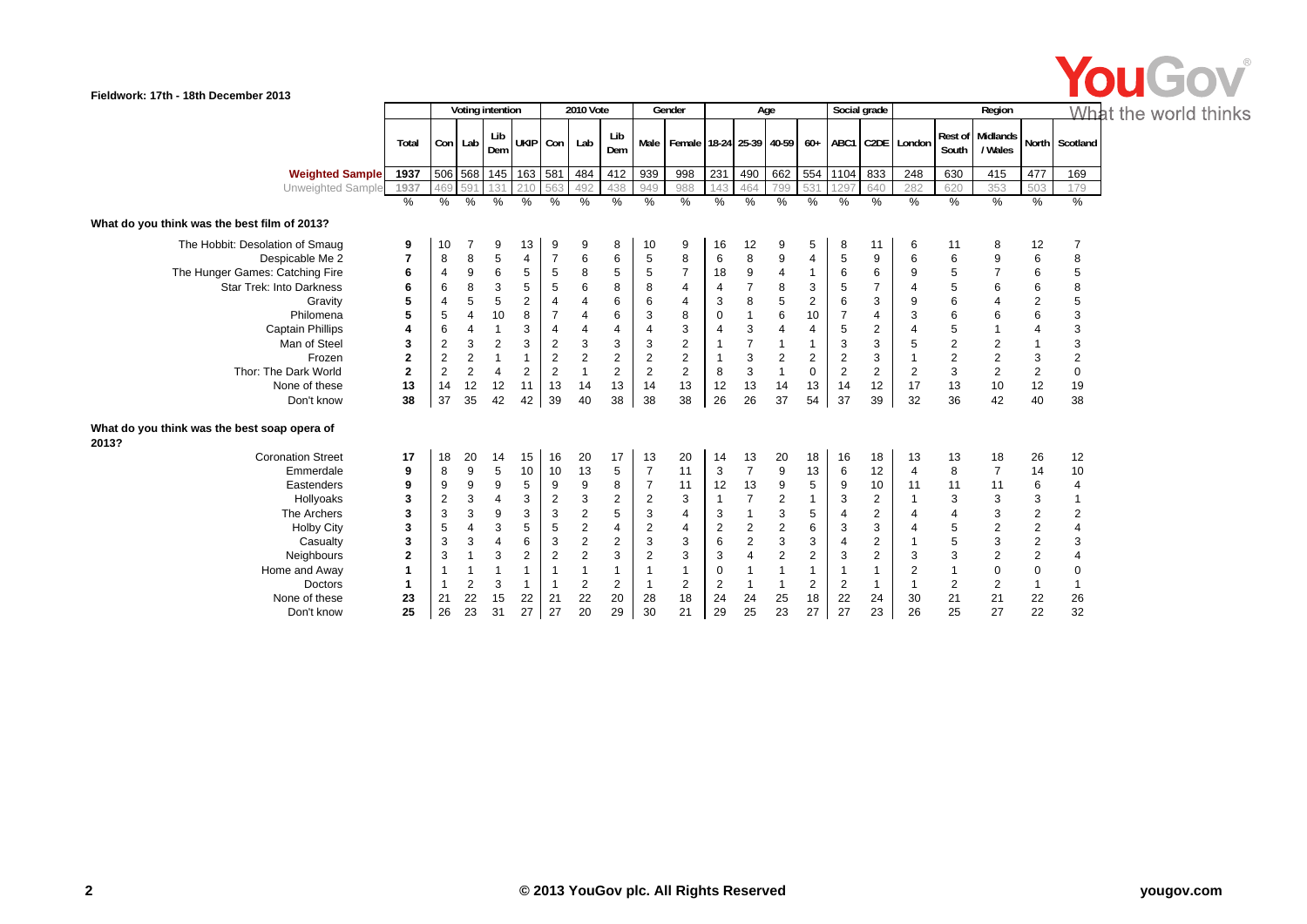

|                                                            |                  |                |                | Voting intention |                |                | 2010 Vote      |                |                  | Gender                                |                | Age              |                         |                |                         | Social grade   |                      |                         | Region                             |                | Wh                      |
|------------------------------------------------------------|------------------|----------------|----------------|------------------|----------------|----------------|----------------|----------------|------------------|---------------------------------------|----------------|------------------|-------------------------|----------------|-------------------------|----------------|----------------------|-------------------------|------------------------------------|----------------|-------------------------|
|                                                            | Total            |                | Con Lab        | Lib<br>Dem       | <b>UKIP</b>    | Con            | Lab            | Lib<br>Dem     |                  | Male   Female   18-24   25-39   40-59 |                |                  |                         |                |                         |                | 60+ ABC1 C2DE London | South                   | <b>Rest of Midlands</b><br>/ Wales | <b>North</b>   | Scotland                |
| <b>Weighted Sample</b>                                     | 1937             |                | 506 568        | 145              | 163 581        |                | 484            | 412            | 939              | 998                                   | 231            | 490              | 662                     | 554            | 1104                    | 833            | 248                  | 630                     | 415                                | 477            | 169                     |
| Unweighted Sample                                          | 1937             | 469            | 591            | 131              | 210            | 563            | 492            | 438            | 949              | 988                                   | 143            | 464              | 799                     | 531            | 1297                    | 640            | 282                  | 620                     | 353                                | 503            | 179                     |
|                                                            | $\frac{0}{0}$    | $\frac{9}{6}$  | $\frac{9}{6}$  | $\frac{9}{6}$    | $\%$           | %              | %              | %              | %                | %                                     | %              | %                | %                       | %              | $\frac{9}{6}$           | $\frac{0}{0}$  | $\frac{9}{6}$        | $\frac{9}{6}$           | %                                  | %              | %                       |
| What do you think was the best reality or talent           |                  |                |                |                  |                |                |                |                |                  |                                       |                |                  |                         |                |                         |                |                      |                         |                                    |                |                         |
| television show of 2013?                                   |                  |                |                |                  |                |                |                |                |                  |                                       |                |                  |                         |                |                         |                |                      |                         |                                    |                |                         |
| <b>Strictly Come Dancing</b>                               | 18               | 19             | 15             | 26               | 25             | 22             | 16             | 19             | 13               | 21                                    | 4              | 8                | 20                      | 29             | 18                      | 17             | 13                   | 19                      | 19                                 | 18             | 13                      |
| I'm a Celebrity Get Me Out of Here                         | 13               | 12             | 15             | 10               | 14             | 13             | 16             | 10             | 11               | 15                                    | 11             | 15               | 15                      | 10             | 12                      | 14             | 9                    | 11                      | 14                                 | 17             | 12                      |
| The Great British Bake Off                                 | 13               | 15             | 13             | 11               | $\overline{7}$ | 12             | 13             | 17             | 11               | 15                                    | 27             | 14               | 10                      | 10             | 14                      | 12             | 17                   | 12                      | 15                                 | 11             | $10$                    |
| The Apprentice                                             | $\overline{7}$   | 10             | 6              | $\overline{4}$   | 6              | 8              | 6              | 6              | 8                | 5                                     | 13             | $\overline{7}$   | $\overline{7}$          | $\overline{4}$ | $\overline{7}$          | 6              | $\overline{7}$       | $\overline{7}$          | 8                                  | 5              | $\boldsymbol{7}$        |
| X-Factor                                                   | 6                | 4              |                | 8                | 2              | 3              | 6              | $\overline{7}$ | 5                | $\overline{7}$                        | 3              | 9                | 6                       | 4              | 5                       | 6              | 11                   | 4                       | 6                                  | 6              | $\overline{\mathbf{c}}$ |
| Masterchef/ Celebrity Masterchef                           | 6                | 9              | $\overline{7}$ | $\overline{4}$   | $\overline{7}$ | 9              | 6              | $\sqrt{5}$     | 6                | $\overline{7}$                        | 3              | 8                | 6                       | $\overline{7}$ | 8                       | 5              | 5                    | 7                       | 6                                  | 6              | 8                       |
| <b>Britain's Got Talent</b>                                | 4                | $\overline{2}$ | $\overline{4}$ | 3                | 6              | 3              | 4              | $\overline{4}$ | 3                | $\overline{\mathbf{4}}$               | $\overline{2}$ | 5                | $\overline{\mathbf{4}}$ | 3              | $\sqrt{5}$              | 3              | 4                    | 4                       |                                    | 3              | 4                       |
| Big Brother/ Celebrity Big Brother                         | $\bf{2}$         | $\mathbf{1}$   | 3              | 3                | 3              | 3              | $\overline{2}$ | $\overline{2}$ | $\boldsymbol{2}$ | 3                                     |                | 4                | 3                       | $\mathbf 1$    | $\sqrt{2}$              | 3              | $\overline{2}$       | 3                       | 3                                  |                | 3                       |
| The Voice                                                  | $\overline{2}$   | 3              | $\overline{2}$ | $\overline{4}$   |                | $\overline{2}$ | $\overline{2}$ | 2              | $\boldsymbol{2}$ | $\overline{2}$                        | $\overline{2}$ | $\mathbf{1}$     | 3                       | $\overline{1}$ | $\overline{\mathbf{c}}$ | $\overline{c}$ | $\overline{2}$       | $\overline{\mathbf{c}}$ | 2                                  |                | $\overline{c}$          |
| Made in Chelsea                                            | $\mathbf{1}$     | $\mathbf{1}$   | 1              | $\overline{2}$   | $\mathbf{1}$   | $\overline{1}$ | 1              | $\mathbf{1}$   |                  | $\mathbf{1}$                          | 3              | $\boldsymbol{2}$ | $\mathbf 0$             | $\mathbf 0$    | $\mathbf{1}$            | $\overline{1}$ | $\mathbf{1}$         | $\mathbf{1}$            |                                    |                | $\pmb{0}$               |
| None of these                                              | 17               | 15             | 19             | 11               | 16             | 16             | 18             | 13             | 24               | 11                                    | 17             | 18               | 15                      | 19             | 15                      | 20             | 15                   | 18                      | 12                                 | 20             | 22                      |
| Don't know                                                 | 11               | 9              | 8              | 14               | 12             | 9              | 9              | 14             | 14               | 9                                     | 14             | 10               | 9                       | 12             | 11                      | 11             | 15                   | 10                      | 10                                 | 10             | 16                      |
| What do you think was the best television<br>show of 2013? |                  |                |                |                  |                |                |                |                |                  |                                       |                |                  |                         |                |                         |                |                      |                         |                                    |                |                         |
| Downton Abbey                                              | 15               | 18             | 15             | 14               | 20             | 21             | 16             | 12             | 10               | 20                                    | 5              | 9                | 14                      | 26             | 16                      | 14             | 11                   | 16                      | 16                                 | 16             | 16                      |
| Doctor Who                                                 | 10               | 10             | 9              | 17               | 8              | 8              | 8              | 14             | 11               | 10                                    | 14             | 11               | 12                      | 6              | 9                       | 12             | 11                   | 10                      | 12                                 | 10             | 8                       |
| <b>Broadchurch</b>                                         | 10               | 8              | 12             | 10               | 9              | 10             | 13             | 10             | 6                | 13                                    | 6              | 8                | 11                      | 12             | 10                      | 9              | 8                    | 9                       | 13                                 | 10             | 8                       |
| <b>Game of Thrones</b>                                     | 8                | 10             | $\overline{7}$ | 5                | 9              | $\overline{7}$ | $\overline{7}$ | 6              | 10               | 6                                     | 12             | 10               | 8                       | 3              | $\overline{7}$          | 8              | 8                    | 8                       | $\overline{7}$                     | 9              | $\overline{\mathbf{4}}$ |
| <b>Big Bang Theory</b>                                     | 8                | 9              | 8              | 8                | $\overline{7}$ | $\overline{7}$ | 9              | $\overline{7}$ | 10               | 6                                     | 16             | 12               | $\overline{7}$          | 2              | $\overline{7}$          | 9              | 8                    | 9                       | $\overline{7}$                     | 8              | 10                      |
| <b>Breaking Bad</b>                                        | 6                | 4              | 8              | 6                | 3              | 3              | 6              | 8              | 8                | 5                                     | 13             | 12               | 4                       | $\mathbf 1$    | 8                       | 4              | 8                    | 6                       | 5                                  | 6              | 10                      |
| Last Tango in Halifax                                      | 6                | 8              | 6              | 6                | $\overline{7}$ | 8              | 8              | 6              | $\overline{4}$   | 9                                     | $\mathbf 0$    | $\overline{2}$   | 6                       | 14             | $\overline{7}$          | 6              | 5                    | $\overline{7}$          | 7                                  | $\overline{7}$ | 3                       |
| <b>Ripper Street</b>                                       | 5                | $\overline{2}$ | $\overline{7}$ | 8                | 6              | 5              | 5              | $\overline{7}$ | $\overline{7}$   | $\overline{4}$                        | 5              | $\overline{4}$   | 6                       | 6              | 5                       | 6              | 6                    | $\overline{7}$          | 4                                  | 5              | 4                       |
| Homeland                                                   | $\boldsymbol{A}$ | $\overline{7}$ | 5              | 4                | 5              | 5              | 3              | 6              | 5                | 4                                     | 5              | 6                | $\overline{4}$          | 4              | $\overline{4}$          | 5              | 5                    | 3                       |                                    | 5              | 6                       |
| Borgen                                                     | 3                | 3              | 3              | 5                | 2              | 3              | 3              | $\overline{4}$ | $\overline{4}$   | 2                                     | -1             | $\overline{2}$   | 3                       | $\overline{4}$ | 3                       | 2              | 4                    | 3                       |                                    | 3              | 4                       |
| None of these                                              | 13               | 12             | 12             | 6                | 15             | 14             | 12             | 9              | 13               | 12                                    | 11             | 13               | 13                      | 12             | 12                      | 13             | 12                   | 12                      | 13                                 | 13             | 17                      |
| Don't know                                                 | 11               | 8              | 9              | 11               | 11             | 9              | 9              | 10             | 12               | 10                                    | 11             | 11               | 12                      | 9              | 11                      | 11             | 14                   | 11                      | 11                                 | 9              | 9                       |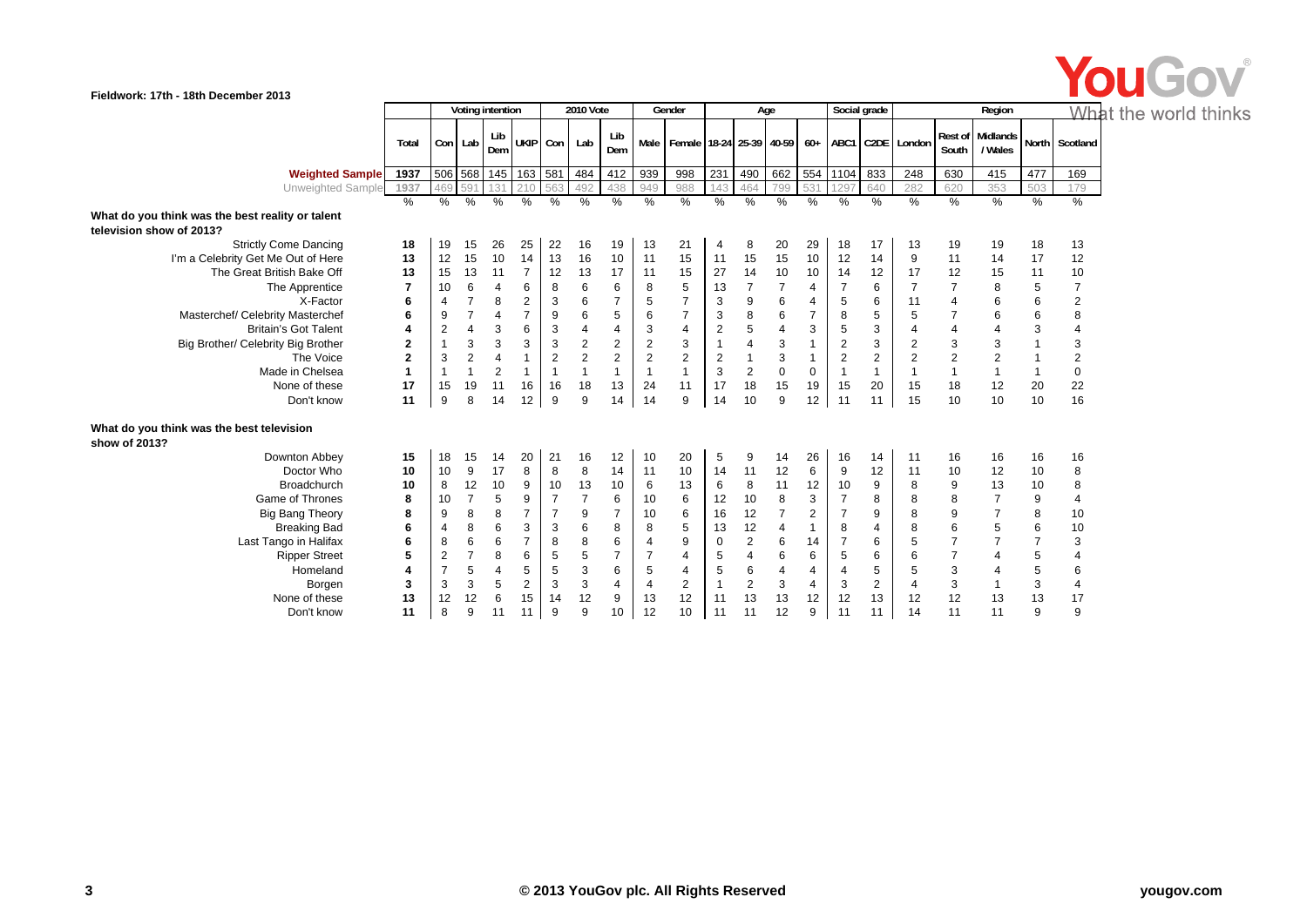

|                                                                       |               |                |                | Voting intention |                |                | <b>2010 Vote</b> |                |                | Gender                                |                |                | Age                     |                |                | Social grade   |                      |                | Region                      |                | Wh                        |
|-----------------------------------------------------------------------|---------------|----------------|----------------|------------------|----------------|----------------|------------------|----------------|----------------|---------------------------------------|----------------|----------------|-------------------------|----------------|----------------|----------------|----------------------|----------------|-----------------------------|----------------|---------------------------|
|                                                                       | Total         |                | Con Lab        | Lib<br>Dem       |                | UKIP Con       | Lab              | Lib<br>Dem     |                | Male   Female   18-24   25-39   40-59 |                |                |                         |                |                |                | 60+ ABC1 C2DE London | South          | Rest of Midlands<br>/ Wales |                | North Scotland            |
| <b>Weighted Sample</b>                                                | 1937          | 506            | 568            | 145              | 163 581        |                | 484              | 412            | 939            | 998                                   | 231            | 490            | 662                     | 554            | 1104           | 833            | 248                  | 630            | 415                         | 477            | 169                       |
| Unweighted Sample                                                     | 1937          | 469            | 591            | 131              | 210            | 563            | 492              | 438            | 949            | 988                                   | 143            | 464            | 799                     | 531            | 1297           | 640            | 282                  | 620            | 353                         | 503            | 179                       |
|                                                                       | $\frac{0}{0}$ | $\frac{9}{6}$  | $\frac{0}{0}$  | $\%$             | $\%$           | %              | %                | %              | %              | %                                     | %              | %              | %                       | %              | %              | %              | $\frac{9}{6}$        | $\frac{9}{6}$  | %                           | %              | %                         |
| Who do you think was the best television                              |               |                |                |                  |                |                |                  |                |                |                                       |                |                |                         |                |                |                |                      |                |                             |                |                           |
| presenter or personality of 2013?                                     |               |                |                |                  |                |                |                  |                |                |                                       |                |                |                         |                |                |                |                      |                |                             |                |                           |
| Ant and Dec                                                           | 17            | 19             | 18             | 8                | 13             | 20             | 18               | 12             | 13             | 22                                    | 13             | 20             | 22                      | 12             | 16             | 19             | 11                   | 13             | 23                          | 20             | 18                        |
| Stephen Fry                                                           | 13            | 12             | 16             | 15               | 10             | 11             | 14               | 18             | 16             | 11                                    | 16             | 13             | 14                      | 12             | 14             | 13             | 12                   | 15             | 10                          | 13             | 18                        |
| <b>Graham Norton</b>                                                  | 9             | 12             | 6              | 11               | 11             | 9              | $\overline{7}$   | 11             | $\overline{7}$ | 11                                    | 15             | 5              | 8                       | 11             | 10             | 8              | 11                   | 12             | 6                           | 9              | 5                         |
| Paul O'Grady                                                          | 8             | $\overline{7}$ | 11             | 8                | 13             | 9              | 13               | 5              | 7              | 9                                     | $\overline{4}$ | $\overline{4}$ | 8                       | 15             | $\overline{7}$ | 10             | 5                    | 9              | 7                           | 10             | 6                         |
| <b>Clare Balding</b>                                                  | 8             | 12             | 4              | 14               | 8              | 11             | 4                | 11             | 6              | 9                                     | 5              | 6              | $\overline{7}$          | 12             | 9              | 6              | 6                    | 9              | 9                           | 6              | 5                         |
| Susannah Reid                                                         | 6             | 8              | $\overline{4}$ | 9                | 8              | $\overline{7}$ | 5                | 6              | 8              | 4                                     |                | 5              | $\overline{7}$          | $\overline{7}$ | 5              | 6              | 8                    | 6              | 5                           | 6              | 5                         |
| Holly Willoughby                                                      | 4             | 3              | $\overline{7}$ | 3                | 4              | $\overline{2}$ | $\overline{7}$   | $\overline{4}$ | 5              | 4                                     | 5              | 9              | $\overline{c}$          | 3              | $\overline{4}$ | 5              | 4                    | 3              | 6                           | 6              | 2                         |
| Dermot O'Leary                                                        |               | 3              | 4              | 5                | 4              | $\overline{2}$ | 5                | 5              | $\overline{2}$ | 5                                     | 3              | 6              | $\overline{\mathbf{4}}$ | 2              | 3              | 4              | 4                    | 3              |                             | 4              | 3                         |
| Keith Lemon                                                           | 4             | $\overline{4}$ | 4              | 5                | 4              | $\overline{4}$ | 5                | 5              | 6              | 3                                     | $\overline{7}$ | 8              | 3                       | $\overline{1}$ | 5              | 4              | 3                    | 4              | 6                           | 5              | 3                         |
| Claudia Winkleman                                                     | 3             | $\overline{c}$ | $\overline{4}$ | 6                | $\overline{2}$ | 3              | $\overline{4}$   | 3              | 3              | 3                                     | $\overline{4}$ | 3              | $\mathsf 3$             | 3              | $\overline{4}$ | $\overline{2}$ | 4                    | $\overline{4}$ | 2                           | 3              | $\ensuremath{\mathsf{3}}$ |
| None of these                                                         | 13            | 11             | 13             | 10               | 19             | 14             | 10               | 10             | 16             | 10                                    | 11             | 10             | 13                      | 15             | 13             | 12             | 16                   | 11             | 14                          | 10             | 18                        |
| Don't know                                                            | 10            | 8              | 9              | 8                | 5              | 8              | 9                | 9              | 11             | 9                                     | 17             | 12             | 8                       | 8              | 10             | 10             | 17                   | 10             | 8                           | $\overline{7}$ | 14                        |
| Who do you think was the most attractive<br>female celebrity of 2013? |               |                |                |                  |                |                |                  |                |                |                                       |                |                |                         |                |                |                |                      |                |                             |                |                           |
| Catherine, Duchess of Cambridge                                       | 18            | 25             | 13             | 14               | 25             | 24             | 18               | 16             | 13             | 23                                    | 10             | 12             | 18                      | 26             | 17             | 20             | 16                   | 18             | 19                          | 20             | 13                        |
| Holly Willoughby                                                      | 10            | 9              | 10             | 16               | 10             | 8              | 11               | 13             | 9              | 10                                    | $\overline{4}$ | 12             | 12                      | $\overline{7}$ | 8              | 11             | 8                    | 10             | 11                          | 10             | 6                         |
| Nicole Scherzinger                                                    | 8             | $\overline{7}$ | 10             | 4                | 4              | 8              | 9                | 5              | $\overline{7}$ | 8                                     | 8              | 9              | 8                       | 5              | 8              | $\overline{7}$ | 6                    | 6              | 9                           | 9              | 8                         |
| Cheryl Cole                                                           | 7             | 6              | 8              | 4                | 5              | 4              | 8                | $\overline{4}$ | 8              | 6                                     | 7              | $\overline{7}$ | 8                       | 5              | 5              | 9              | 4                    | 6              | 6                           | 9              | 8                         |
| Susannah Reid                                                         | 6             | 8              | 5              | $\overline{2}$   | 14             | 9              | 6                | 6              | 9              | 3                                     | $\overline{2}$ | 6              | 6                       | 8              | 6              | 6              | 3                    | $\overline{7}$ | 6                           | 6              | 6                         |
| Angelina Jolie                                                        | 5             | 3              | 5              | 8                | 4              | 5              | 5                | $\overline{4}$ | $\overline{4}$ | 6                                     | $\overline{2}$ | $\overline{7}$ | 5                       | 4              | 5              | 5              | 7                    | 5              | 4                           | 5              | $\overline{\mathbf{c}}$   |
| Jennifer Lawrence                                                     | 5             | 4              | 6              | 5                | $\overline{2}$ | 4              | 3                | 5              | 5              | 5                                     | 20             | 8              | $\overline{2}$          | 0              | 6              | $\overline{4}$ | 9                    | 4              | 5                           | 5              | 4                         |
| <b>Kelly Brook</b>                                                    | 5             | 4              | 6              | 5                | 9              | 4              | 6                | $\overline{4}$ | 8              | $\mathbf{2}$                          | 4              | 6              | $\overline{7}$          | 3              | 6              | 4              | 5                    | 3              | 6                           | 5              | 6                         |
| <b>Abbey Clancy</b>                                                   | 4             | 3              | 5              | 2                | $\overline{2}$ | 5              | 5                | 3              | 4              | 4                                     | 2              | 3              | $\overline{4}$          | 6              | 4              | 4              | 3                    | 5              | 4                           | 3              | 3                         |
| Mila Kunis                                                            | 4             | 4              | 6              | 3                | $\overline{2}$ | 4              | 5                | $\overline{4}$ | 6              | 3                                     | 10             | 9              | $\overline{2}$          | $\overline{1}$ | 5              | 3              | $\overline{7}$       | 4              | 2                           | 6              | 5                         |
| None of these                                                         | 13            | 13             | 12             | 11               | 12             | 12             | 10               | 14             | 13             | 13                                    | 14             | 11             | 13                      | 15             | 15             | 12             | 14                   | 14             | 13                          | 12             | 16                        |
| Don't know                                                            | 16            | 12             | 13             | 26               | 11             | 13             | 14               | 21             | 15             | 16                                    | 17             | 11             | 16                      | 20             | 16             | 16             | 19                   | 17             | 15                          | 10             | 22                        |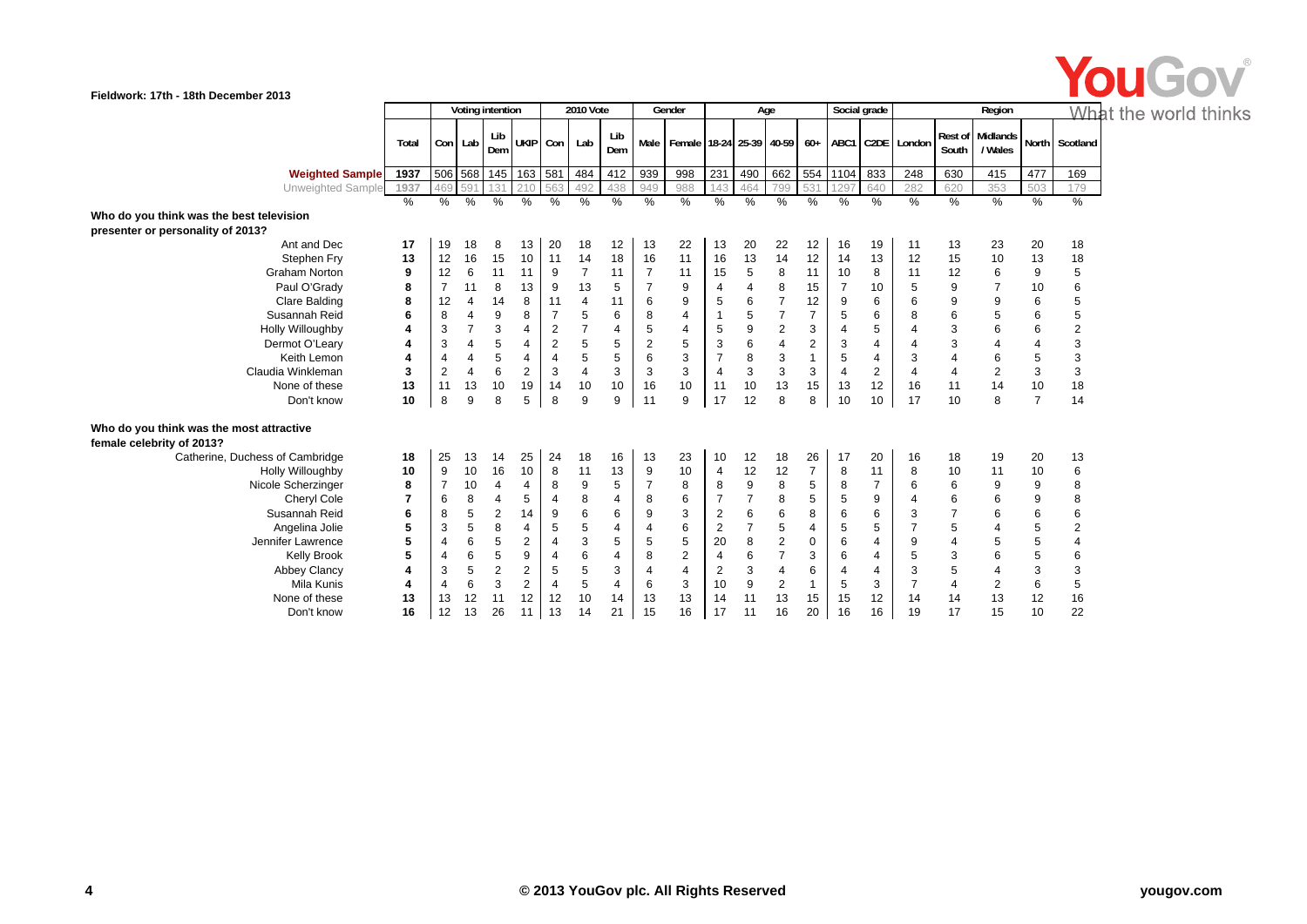

|                                                                     |                |                |                | Voting intention |                     |                | 2010 Vote      |                |                | Gender                                      |                | Age                     |     |                  | Social grade     |                |                |                  | Region              |                | <u>Wha</u> f   |  |
|---------------------------------------------------------------------|----------------|----------------|----------------|------------------|---------------------|----------------|----------------|----------------|----------------|---------------------------------------------|----------------|-------------------------|-----|------------------|------------------|----------------|----------------|------------------|---------------------|----------------|----------------|--|
|                                                                     | Total          |                | Con Lab        | Lib<br>Dem       |                     | UKIP Con       | Lab            | Lib<br>Dem     |                | Male   Female   18-24   25-39   40-59   60+ |                |                         |     |                  | ABC <sub>1</sub> |                | C2DE London    | Rest of<br>South | Midlands<br>/ Wales |                | North Scotland |  |
| <b>Weighted Sample</b>                                              | 1937           |                |                |                  | 506 568 145 163 581 |                | 484            | 412            | 939            | 998                                         | 231            | 490                     | 662 | 554              | 1104             | 833            | 248            | 630              | 415                 | 477            | 169            |  |
| Unweighted Sample                                                   | 1937           | 469            | 591            | 131              | 210                 | 563            | 492            | 438            | 949            | 988                                         | 143            | 464                     | 799 | 531              | 1297             | 640            | 282            | 620              | 353                 | 503            | 179            |  |
|                                                                     | %              | %              | %              | $\%$             | %                   | %              | %              | %              | $\%$           | %                                           | %              | $\%$                    | %   | $\frac{9}{6}$    | %                | $\%$           | %              | %                | %                   | $\%$           | %              |  |
| Who do you think was the most attractive male<br>celebrity of 2013? |                |                |                |                  |                     |                |                |                |                |                                             |                |                         |     |                  |                  |                |                |                  |                     |                |                |  |
| David Beckham                                                       | 12             | 13             | 13             | 11               | 12                  | 13             | 14             | 11             | 9              | 14                                          | 10             | 12                      | 11  | 14               | 13               | 11             | 12             | 14               | 11                  | 13             | 6              |  |
| George Clooney                                                      | 8              | 9              | 8              | $\overline{4}$   | 6                   | 9              | 8              | 6              | 6              | 9                                           | 3              | 4                       | 11  | 10               | 9                | $\overline{7}$ | 9              |                  | $\overline{7}$      | 10             | 8              |  |
| David Tennant                                                       | 8              | 8              | $\overline{7}$ | 8                | 5                   | 8              | 6              | 10             | $\overline{4}$ | 11                                          | 11             | 4                       | 8   | 9                |                  | 8              | 8              | 9                | 5                   | 9              | 5              |  |
| <b>Gary Barlow</b>                                                  | $\overline{7}$ | 8              | 6              | 10               | 4                   | $\overline{7}$ | $\overline{7}$ | 9              | 3              | 11                                          | 1              | 11                      | 9   | 6                |                  | 8              | 5              | 5                | 13                  | 8              | $\,$ 5 $\,$    |  |
| Hugh Jackman                                                        | 6              | 8              | 5              | 3                | 6                   |                | $\overline{4}$ | 6              | $\overline{4}$ | 8                                           | 6              | $\overline{7}$          |     | 4                |                  | 4              |                | 5                | 6                   |                | 5              |  |
| <b>Benedict Cumberbatch</b>                                         | 5              | 4              | 5              | 10               | 3                   | 5              | 4              | 9              | 3              | $\overline{7}$                              | 5              | $\overline{7}$          |     | 5                | 5                | 5              | 5              | 5                | 6                   | $\overline{4}$ | $\overline{2}$ |  |
| Ryan Gosling                                                        | 5              | 6              | 6              | 5                | 1                   | $\overline{4}$ | 6              | 5              | 5              | 6                                           | 17             | 9                       | 2   | $\boldsymbol{0}$ | 6                | 4              | 9              | 5                | 3                   | 6              | 6              |  |
| <b>Tom Daley</b>                                                    | 5              |                | 6              | 3                | 5                   | 4              | 6              | 3              | 7              | $\overline{2}$                              | 10             | 5                       |     | 3                | 5                | 4              | 3              | 5                | $\overline{4}$      | 5              | 3              |  |
| <b>Brad Pitt</b>                                                    | $\overline{a}$ | 4              | 3              | $\overline{4}$   | 4                   | $\overline{4}$ | 4              | 2              | $\overline{2}$ | 5                                           | $\overline{2}$ | 5                       | 5   | 1                | 3                | 4              | 6              | $\overline{2}$   | 5                   | 3              | 4              |  |
| Andy Murray                                                         | $\overline{2}$ | $\overline{c}$ | 3              | $\mathbf 0$      | $\overline{1}$      |                | 4              | $\mathbf{1}$   | 3              | $\mathbf{2}$                                | $\overline{4}$ | 3                       |     | 3                | $\mathbf 2$      | $\overline{2}$ | $\overline{4}$ |                  | $\mathbf 2$         |                | 8              |  |
| None of these                                                       | 18             | 18             | 18             | 12               | 25                  | 20             | 16             | 14             | 20             | 16                                          | 12             | 18                      | 17  | 20               | 17               | 19             | 18             | 17               | 18                  | 16             | 23             |  |
| Don't know                                                          | 21             | 18             | 19             | 28               | 28                  | 19             | 20             | 25             | 33             | 10                                          | 20             | 15                      | 22  | 25               | 19               | 24             | 16             | 24               | 19                  | 19             | 24             |  |
| What was your favourite advert of 2013?                             |                |                |                |                  |                     |                |                |                |                |                                             |                |                         |     |                  |                  |                |                |                  |                     |                |                |  |
| John Lewis - Hare and the Bear                                      | 14             | 16             | 15             | 20               | 12                  | 16             | 14             | 15             | 12             | 17                                          | 14             | 15                      | 16  | 12               | 15               | 14             | 11             | 16               | 16                  | 15             | 8              |  |
| Compare the Market - Meerkats                                       | 11             | 10             | 12             | 5                | 16                  | 11             | 14             | 6              | 12             | 11                                          | 11             | $\overline{7}$          | 12  | 14               | 10               | 13             | 11             | 10               | 9                   | 17             | 10             |  |
| Specsavers - Should have gone to Specsavers                         | 11             | 12             | 11             | 10               | 10                  | 13             | 11             | 10             | 11             | 11                                          | 5              | 5                       | 11  | 18               | 10               | 11             | 14             | 10               | 12                  | 9              | $\overline{7}$ |  |
| Three - Dancing pony                                                | 9              | 10             | $\overline{7}$ | 10               | 14                  | 8              | 8              | 10             | 6              | 11                                          | 10             | 8                       | 10  | $\overline{7}$   | 9                | 9              | 8              | 8                | 9                   | 10             | 8              |  |
| Guinness - wheelchair basketball                                    | 6              | 6              | 6              | 6                | $\overline{7}$      | 5              | 6              | 6              | $\overline{7}$ | $\overline{4}$                              | $\overline{7}$ | 8                       | 5   | $\overline{4}$   | 6                | 5              | 6              | 6                | 6                   | $\overline{4}$ | $\overline{7}$ |  |
| O <sub>2</sub> - Be more dog                                        | 5              | 5              | 5              | $\overline{2}$   | 6                   |                |                | 4              | 5              | 5                                           | 11             | $\overline{7}$          | 4   | 2                | 5                | 5              | 6              |                  | 4                   | $\overline{4}$ | 12             |  |
| Marks and Spencer - Christmas advert                                | 5              |                | 6              | 5                | 4                   | 5              | 6              | 3              | $\overline{4}$ | 5                                           | 7              | 5                       | 5   | 4                | $\overline{4}$   | 5              | 5              | 5                | 4                   | 5              | $\overline{4}$ |  |
| Argos - Aliens                                                      | 5              | 5              | 5              | 5                | 4                   | 4              | 5              | $\overline{7}$ | $\overline{4}$ | 6                                           | $\overline{4}$ | 6                       | 5   | 5                | 3                | 8              | 6              | 6                | 5                   | 5              | 3              |  |
| Aldi - Champagne advert                                             | 5              |                | 5              | 5                | 6                   |                | 5              | 6              | 6              | 5                                           |                | 5                       |     | 6                |                  | 4              | 2              | 5                | $\overline{7}$      | 8              | 3              |  |
| Go Compare                                                          | $\mathbf 1$    |                | $\overline{2}$ | $\mathbf 0$      | -1                  | $\Omega$       |                | $\overline{c}$ | $\overline{2}$ | $\mathbf 1$                                 | $\overline{2}$ | $\overline{\mathbf{c}}$ |     | 0                |                  | 1              |                |                  | 1                   |                | $\mathbf 1$    |  |
| None of these                                                       | 17             | 13             | 18             | 17               | 17                  | 15             | 16             | 20             | 20             | 15                                          | 16             | 21                      | 17  | 14               | 19               | 15             | 17             | 19               | 17                  | 15             | 18             |  |
| Don't know                                                          | 11             | 12             | 8              | 15               | 5                   |                | 9              | 11             | 11             | 10                                          | 12             | 10                      | 8   | 14               | 11               | 10             | 12             | 10               | 11                  | $\overline{7}$ | 18             |  |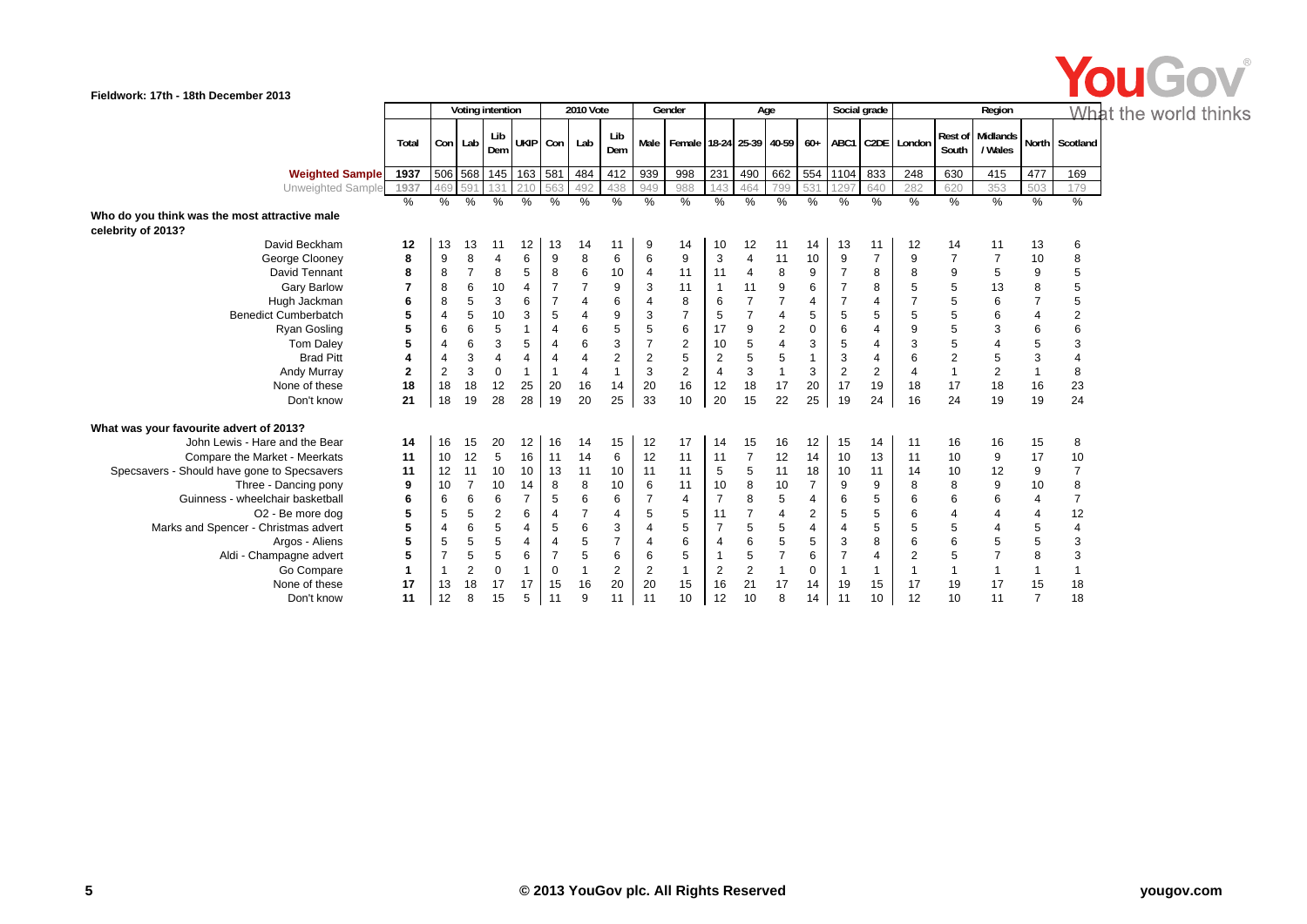

|                                                       |                |                |                | Voting intention        |                |                | 2010 Vote               |                |                | Gender                                                             |                |                         | Age            |                | Social grade   |                |                |                | Region                      |                | What f                  |  |
|-------------------------------------------------------|----------------|----------------|----------------|-------------------------|----------------|----------------|-------------------------|----------------|----------------|--------------------------------------------------------------------|----------------|-------------------------|----------------|----------------|----------------|----------------|----------------|----------------|-----------------------------|----------------|-------------------------|--|
|                                                       | Total          |                | Con Lab        | Lib<br>Dem              | UKIP Con       |                | Lab                     | Lib<br>Dem     |                | Male   Female   18-24   25-39   40-59   60+   ABC1   C2DE   London |                |                         |                |                |                |                |                | South          | Rest of Midlands<br>/ Wales |                | North Scotland          |  |
| <b>Weighted Sample</b>                                | 1937           |                | 506 568 145    |                         | 163 581        |                | 484                     | 412            | 939            | 998                                                                | 231            | 490                     | 662            | 554            | 1104           | 833            | 248            | 630            | 415                         | 477            | 169                     |  |
| Unweighted Sample                                     | 1937           | 469            | 591            | 131                     | 21C            | 56             | 492                     | 438            | 949            | 988                                                                | 143            | 464                     | 799            | 531            | 1297           | 640            | 282            | 620            | 353                         | 503            | 179                     |  |
|                                                       | $\%$           | %              | %              | %                       | %              | %              | %                       | %              | $\%$           | %                                                                  | %              | %                       | %              | %              | $\%$           | %              | %              | %              | %                           | %              | $\%$                    |  |
| Who was your favourite sportsman or woman<br>of 2013? |                |                |                |                         |                |                |                         |                |                |                                                                    |                |                         |                |                |                |                |                |                |                             |                |                         |  |
| Andy Murray                                           | 23             | 28             | 19             | 23                      | 20             | 26             | 22                      | 25             | 20             | 26                                                                 | 20             | 20                      | 23             | 26             | 24             | 22             | 19             | 22             | 21                          | 17             | 53                      |  |
| Mo Farah                                              | 17             | 16             | 20             | 14                      | 16             | 16             | 19                      | 15             | 14             | 19                                                                 | 17             | 15                      | 16             | 19             | 16             | 17             | 19             | 16             | 17                          | 19             | 6                       |  |
| <b>Bradley Wiggins</b>                                | 6              | 6              | $\overline{7}$ | 5                       | 6              | 5              | 8                       | 5              | 8              | 4                                                                  | 5              | 5                       | 5              | 7              | 5              | 6              | 5              | 6              | 5                           | 6              | $\overline{4}$          |  |
| Rebecca Adlington                                     | 6              |                | 6              | 6                       | 9              | 8              | 8                       | 5              | 3              | 10                                                                 | 8              | 4                       | 6              | 8              | $\overline{7}$ | 6              | 6              | 6              |                             | 8              | $\overline{\mathbf{c}}$ |  |
| <b>Tom Daley</b>                                      | 5              | 5              | 6              | 5                       | 2              | 4              | 5                       | 6              | 5              | 5                                                                  | $\overline{7}$ |                         | 5              | $\overline{c}$ | 6              | 4              | 6              | 6              | 3                           | $\overline{5}$ | $\mathbf{1}$            |  |
| Jenson Button                                         | 4              | 5              | $\overline{2}$ | 5                       | 5              | 5              | $\overline{\mathbf{c}}$ | 4              | 5              | $\mathbf{2}$                                                       | 3              | 4                       | 3              | 4              | 4              | 3              | 3              | $\overline{4}$ | $\overline{4}$              | 4              | $\overline{\mathbf{c}}$ |  |
| Luis Suarez                                           | 4              | 3              | 4              | -1                      | 4              | 3              | $\overline{4}$          | $\overline{2}$ | $\overline{7}$ | $\overline{2}$                                                     | $\overline{4}$ | 8                       | 3              | $\overline{c}$ | 4              | $\overline{4}$ | 5              | $\sqrt{3}$     | 3                           | 6              | 5                       |  |
| A P McCoy                                             | 3              | 3              | 4              | $\overline{4}$          | 5              | 5              | 3                       | 2              | 4              | $\mathbf{2}$                                                       | 0              | 3                       | $\overline{4}$ | 4              | 3              | 4              | 3              | 3              | 3                           | 6              | $\mathbf{1}$            |  |
| Chris Froome                                          | 3              | 3              | 3              | 3                       | 4              | 3              | 3                       | $\overline{2}$ | $\overline{4}$ | $\mathbf{1}$                                                       | 0              | 3                       | 4              | $\overline{c}$ | 3              | $\mathbf{2}$   |                | 3              | 3                           | $\overline{2}$ | 3                       |  |
| Leigh Halfpenny                                       | 3              | $\overline{c}$ | 4              | $\overline{4}$          | 3              | 2              | 4                       | $\overline{4}$ | $\overline{4}$ | 2                                                                  | $\overline{2}$ | $\overline{2}$          | 3              | 3              | 3              | $\overline{2}$ |                | $\overline{2}$ | 8                           | $\mathbf{1}$   | $\mathbf{1}$            |  |
| None of these                                         | 15             | 13             | 14             | 14                      | 16             | 14             | 11                      | 15             | 16             | 14                                                                 | 12             | 15                      | 17             | 14             | 15             | 16             | 16             | 15             | 12                          | 19             | 8                       |  |
| Don't know                                            | 12             | 9              | 12             | 16                      | 9              | 9              | 11                      | 15             | 10             | 14                                                                 | 22             | 12                      | 11             | 9              | 10             | 14             | 15             | 13             | 13                          | 8              | 14                      |  |
| What do you think was the best single of<br>2013?     |                |                |                |                         |                |                |                         |                |                |                                                                    |                |                         |                |                |                |                |                |                |                             |                |                         |  |
| Get Lucky - Daft Punk                                 | 10             | 9              | 12             | 11                      | 6              | 6              | 13                      | 10             | 12             | 8                                                                  | 16             | 17                      | 10             | $\mathbf{1}$   | 11             | 9              | 15             | 8              | 10                          | 11             | 6                       |  |
| Somewhere Only We Know - Lily Allen                   | $\overline{7}$ | 6              | $\overline{7}$ | $\overline{4}$          | 10             | $\overline{7}$ | 8                       | 6              | $\overline{7}$ | 6                                                                  | 8              | 5                       | 8              | 6              | $\overline{7}$ | 6              | $\overline{7}$ | $\overline{7}$ | 6                           | 6              | 6                       |  |
| Dear Darlin - Olly Murs                               | $\overline{7}$ | 6              | $\overline{7}$ | 9                       | 8              | $\overline{7}$ | 9                       | 6              | $\overline{4}$ | 9                                                                  | $\overline{2}$ | 5                       | 9              | 8              | 6              | $\overline{7}$ | 6              | 6              | 8                           | 8              | $\overline{4}$          |  |
| <b>Blurred Lines - Robin Thicke</b>                   | $\overline{7}$ | 9              | 6              | $\overline{7}$          | 5              | $\overline{7}$ | 5                       | $\overline{7}$ | 5              | 9                                                                  | 8              | 13                      | 7              | 1              | $\overline{7}$ | 6              | 6              | $\overline{7}$ | 9                           | 6              | 5                       |  |
| Roar - Katy Perry                                     | 5              | 6              | 4              | 6                       | 4              | 5              | 5                       | 5              | $\overline{4}$ | $\overline{7}$                                                     | 5              | 9                       | 5              | 3              | 5              | $\overline{7}$ | 4              | 5              | 5                           | 6              | 9                       |  |
| Story of My Life - One Direction                      | 4              | 5              | 5              | $\overline{2}$          | 5              | 3              | 5                       | 3              | 3              | 5                                                                  | 5              | 3                       | $\overline{4}$ | 4              | 4              | $\overline{4}$ | 4              | $\overline{2}$ | $\overline{4}$              | 6              | $\overline{\mathbf{c}}$ |  |
| Let Her Go - Passenger                                | 4              | 4              | 3              | $\overline{4}$          | 3              | 5              | $\overline{2}$          | 3              | 3              | 5                                                                  | 8              | 6                       | 3              | $\mathbf{1}$   | 4              | 3              | 5              | 3              | 4                           | $\overline{4}$ | $\overline{\mathbf{4}}$ |  |
| Burn - Ellie Goulding                                 | 4              | 4              | 4              | 5                       | $\overline{7}$ | 3              | 6                       | $\overline{4}$ | 5              | $\overline{4}$                                                     | 3              | 6                       | 5              | 3              | 5              | $\overline{4}$ | 4              | $\sqrt{5}$     | $\overline{7}$              | 3              | 1                       |  |
| Royals - Lorde                                        | $\mathbf{2}$   | $\overline{2}$ | $\overline{c}$ | $\overline{\mathbf{1}}$ |                | $\mathbf{2}$   | 1                       | 2              | $\overline{2}$ | $\mathbf{2}$                                                       | 6              | $\overline{\mathbf{c}}$ | $\mathbf 1$    | 0              | $\overline{2}$ | $\mathbf{1}$   | 3              | $\mathbf{1}$   | $\mathbf 2$                 | 2              | $\boldsymbol{2}$        |  |
| La La La - Naughty Boy                                | $\mathbf{2}$   | 2              | $\overline{2}$ | $\overline{\mathbf{1}}$ | 3              | $\overline{2}$ | $\overline{2}$          | 2              | 2              | 2                                                                  | 3              | $\overline{4}$          | $\overline{2}$ | $\mathbf 0$    | 2              | 2              | -1             | 3              | $\mathbf{1}$                | 2              | $\overline{\mathbf{4}}$ |  |
| None of these                                         | 23             | 22             | 24             | 16                      | 21             | 21             | 23                      | 23             | 26             | 20                                                                 | 20             | 20                      | 27             | 22             | 23             | 23             | 22             | 22             | 22                          | 23             | 31                      |  |
| Don't know                                            | 25             | 27             | 24             | 32                      | 29             | 31             | 22                      | 27             | 27             | 23                                                                 | 16             | 11                      | 19             | 50             | 24             | 28             | 24             | 29             | 23                          | 23             | 26                      |  |